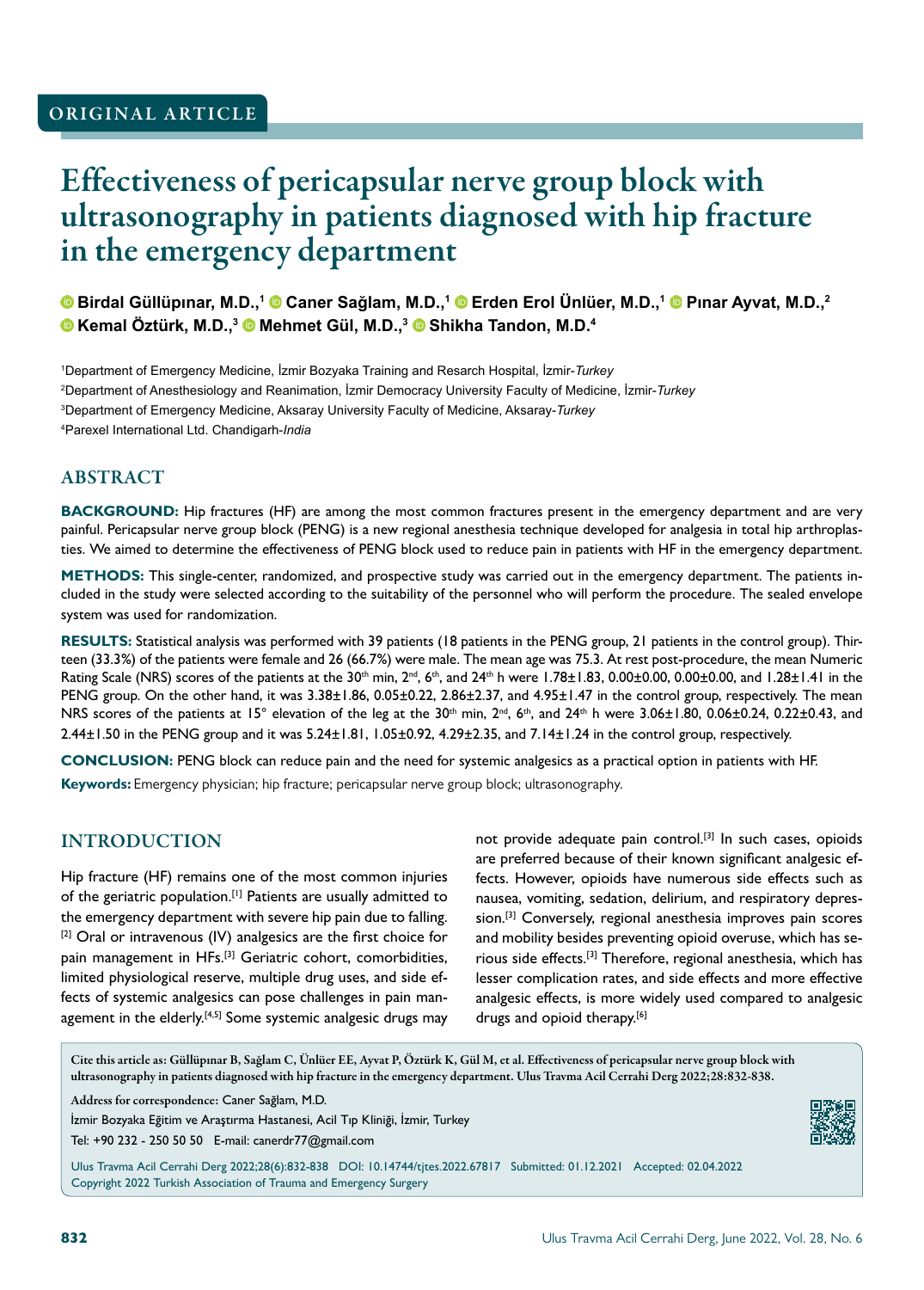Effective pain management in the patients with HF has been found to be associated with increased patient satisfaction, early recovery, and reduced hospital stay.<sup>[6]</sup> The most used regional anesthetic techniques are femoral nerve block (FNB), fascia iliaca compartment block (FICB), and three-in-one FNB.[7–9] However, these blocks may not provide adequate analgesia to the hip and may lead to quadriceps muscle weakness.[7–10]

Pericapsular nerve group block (PENG) is a new regional anesthesia technique developed in 2018 for analgesia in total hip arthroplasty with its motor protective benefits.<sup>[11]</sup> PENG block provides more effective analgesia and protects motor functions by blocking the articular branches of the femoral, obturator, and accessory obturator nerves in the hip with a single injection.<sup>[11]</sup> In many studies, PENG block was used successfully as a popular regional anesthesia technique for the management of acute pain in hip pathologies without causing quadriceps weakness.[7,10–13] PENG block, which was previously recommended only for HF analgesia, has been reported to be used in various indications such as hip dislocation, pelvic fractures, acetabular fractures, medial thigh surgery, and varicose surgery in recently published case reports and case series.[11–17] To the best of our knowledge, we have not found a randomized study involving the use of ultrasoundguided PENG block by emergency physicians. In this study, we aimed to determine the effectiveness of PENG block and hence reduced analgesic requirement for pain management in HF patients in the emergency department.

## MATERIALS AND METHODS

This single-center, randomized, and prospective study was conducted in the emergency department of a training and research hospital with a capacity of 700 beds and 200,000 patient admissions annually. Annually, an average of 350 patients is diagnosed with HF in the emergency department of our hospital. The study was performed after approval from the Ethics Committee (Number: 44SBKAEK). Patients diagnosed with HF (femoral head or neck, intertrochanteric, and subtrochanteric) through X-ray or computed tomography in the emergency department were included in the study. In our ED, patients with a preliminary diagnosis of HF are diagnosed in an average 10 min with immediate commencement of analgesic treatment. During this study period, 51 patients were diagnosed with HF in the emergency department, but the study was conducted with 42 patients who finally consented. The patients included in the study were selected according to the suitability of the personnel performing the procedure. The inclusion criteria being: Conscious patients, aged over 18 and not on any previous opioids or addictive drugs. Patients presenting to ED with unstable vital signs, (systolic blood pressure <90 mmHg and heart rate <60 beats/min), infection at the injection site, kidney failure, bleeding disorder, neurological disease (Alzheimer's, dementia), psychiatric disease (schizophrenia), and those with history of local anesthetic allergy and weight <40 kg or >120 kg were excluded from the study.

Motor and nerve examinations of patients before PENG block were recorded. Sealed envelope system was used for randomization. Previously, equal number of envelopes was prepared for patients undergoing PENG block versus those receiving conventional analgesic therapy. After randomization, patients receiving PENG block were named as PENG group (Group P) while those who received medical treatment were coded under the control group (Group C). A sealed envelope was selected for each patient diagnosed with femoral fracture and meeting the inclusion criteria by a nurse who was unaware of the envelope contents. The patients were divided into two groups with these envelopes. Bupivacaine was used as a local anesthetic in the PENG block, while IV paracetamol and/or tramadol were given for systemic analgesics in the control group.

Before the procedure, patients were informed on the technique of analgesia provided to the randomization group. The difference between the groups regarding analgesic effect was evaluated using the Numeric Rating Scale (NRS) score. In the NRS score, 0 represents no pain, 1–3 represents mild pain, 4–6 represents moderate pain, 7–9 represents severe pain, and 10 represents very severe pain. All patients were informed about NRS and instructed to score their pain. In addition, all senior emergency department residents were informed about the NRS score. The physician performing the PENG procedure was blinded to the NRS scores of the patients both pre- and post-procedure. 1000 mg paracetamol (first choice) and 100 mg tramadol were used as IV medical treatment. All patients were asked about their NRS scores pre- and post-procedure  $(30<sup>th</sup>$  min,  $1<sup>st</sup>$ ,  $2<sup>nd</sup>$ ,  $4<sup>th</sup>$ ,  $6<sup>th</sup>$ ,  $12<sup>th</sup>$ , and  $24<sup>th</sup>$  h). If the NRS score of the patients was <4, systemic analgesia was not applied. The physicians responsible for the treatment of patients in the emergency department including the orthopedic team did not know which patient had received the block. Ultrasound-guided PENG block was performed by an emergency physician with a training background in ultrasonography and peripheral nerve block, having organized European-approved ultrasonography course. A standard dose of local anesthetic was administered to all patients in the PENG group with this technique. After the area was cleaned with an antiseptic solution, 2 ml of 1% lidocaine was applied to the skin.<sup>[11]</sup> Under aseptic conditions, the ultrasound (5–12 MHz high-frequency linear transducer, Philips Ultrasound System, Andover, USA) probe was placed transversely on the anterior inferior iliac spine (AIIS) and negotiated downward to visualize the pubic ramus. The femoral artery and iliopubic eminence were visualized. Accompanied by ultrasonography, 20 mL of 0.25% concentration of bupivacaine (5 mg/ml, Marcaine®) was injected between the psoas tendon and the posterior pubic ramus using a 21-gauge cannula (Stimuplex®-Canule 100 mm AB Braun, Melsungen AG, Germany). When successful dissemination of local anesthesia was observed on ultrasonogra-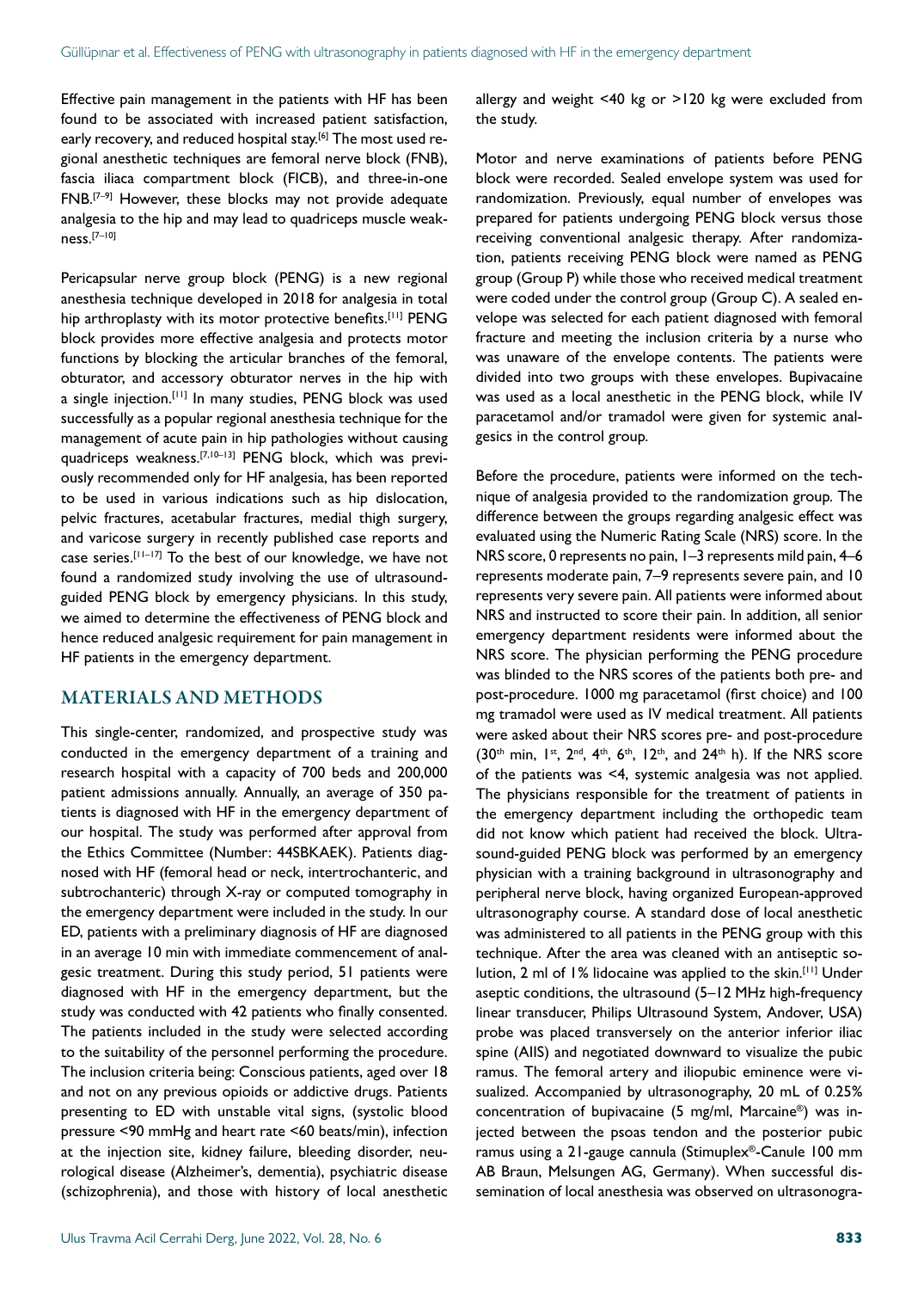phy, the entire volume of the same was injected. Main blood vessels and nerves were avoided and intermittent negative aspiration was performed to reduce the risk of intravascular injection or direct nerve damage (Fig. 1). Sensory dermatomal levels were checked to confirm the PENG block. The mean duration of PENG block, which included local antisepsis, ultrasonography, and local anesthetic injection, was 5 min. The patients were followed up for symptoms such as perioral tingling, metallic taste in the mouth, dizziness, blurred vision, tinnitus, drowsiness, seizures, and cardiovascular depression. In case of local anesthetic toxicity, lipid emulsion therapy was available.

The localization of HF, total analgesic and opioid consumption, complications, and NRS scores (at baseline,  $30<sup>th</sup>$  min, Ist, 2<sup>nd</sup>, 4<sup>th</sup>, 6<sup>th</sup>, 12<sup>th</sup>, and 24<sup>th</sup> h) at rest and passive range of motion (15° passive limb elevation) were recorded for all patients. Non-invasive blood pressure readings, ECG rhythm, and  $\mathsf{O}_\mathfrak{z}$  saturation were monitored.

The patients whose records were obtained following the procedure were sent to the orthopedic service. In the orthopedics unit of our hospital, IV paracetamol and/or tramadol treatments are administered as routine systemic analgesics (IV paracetamol every 6 h and tramadol every 8 h). If the patient does not respond to these treatments, stronger opioid analgesics are used. Tramadol is the first preferred opioid in cases where paracetamol is ineffective. Analgesic consumption at the specified hours in orthopedic service was also recorded.

## Statistical Methods

The statistical software SPSS (Statistical Package for the Social Sciences, Version 20, Chicago IL, USA) was used for calculations. All values presented as mean±standard deviation and mean (Maximum- Minimum) percent and frequencies. The results of the homogenity (Levene's Test) and normality tests (Shapiro Wilk) were used to decide which statistical methods to apply in the comparison of the study groups. Normally distributed and with homogeneous variances groups were compared two groups by Student's t-test and



**Figure 1.** Sonoanatomy view for PENG block. **Figure 2.** Study flow diagram.

compared three or more groups by analysis of variance. Multiple comparison tests and the adjusted Bonferroni test were used. Repeated measures of analysis of variance were analyzed by Mauchy's sphericity test and Box's Test of Equality of Covariance Matrices. For comparisons of means of repeated measures, repeated measures analysis of variance was used. The corrected Bonferroni test was used for multiple comparisons. Categorical data were analyzed with Fischer's exact test and Chi-square test. P<0.05 was considered statistically significant. The sample size for the study was calculated using the "Repeated measurements analysis of variance" method, in which one of the factors was repeated in a factorial order. As a result of power analysis with 80% power, the sample size was determined as at least 36 people in total, with at least 18 people in each group.

## RESULTS

Forty-two patients were included in the study in October 2021. Three patients in the PENG group were excluded from the study as they were transferred to other center after the procedure. Thirteen (33.3%) patients were female and remaining 26 (66.7%) were males. The mean age was 75.3. The most common fracture types were femoral head fracture (51.3% in 20 patients) and intertrochanteric fractures (38.5% in 15 patients). The most common comorbidities were hypertension, cardiovascular diseases, and diabetes mellitus (Table 1). Statistical analysis was performed with 39 patients (18 patients in the PENG group and 21 patients in the control group) (Fig. 2).

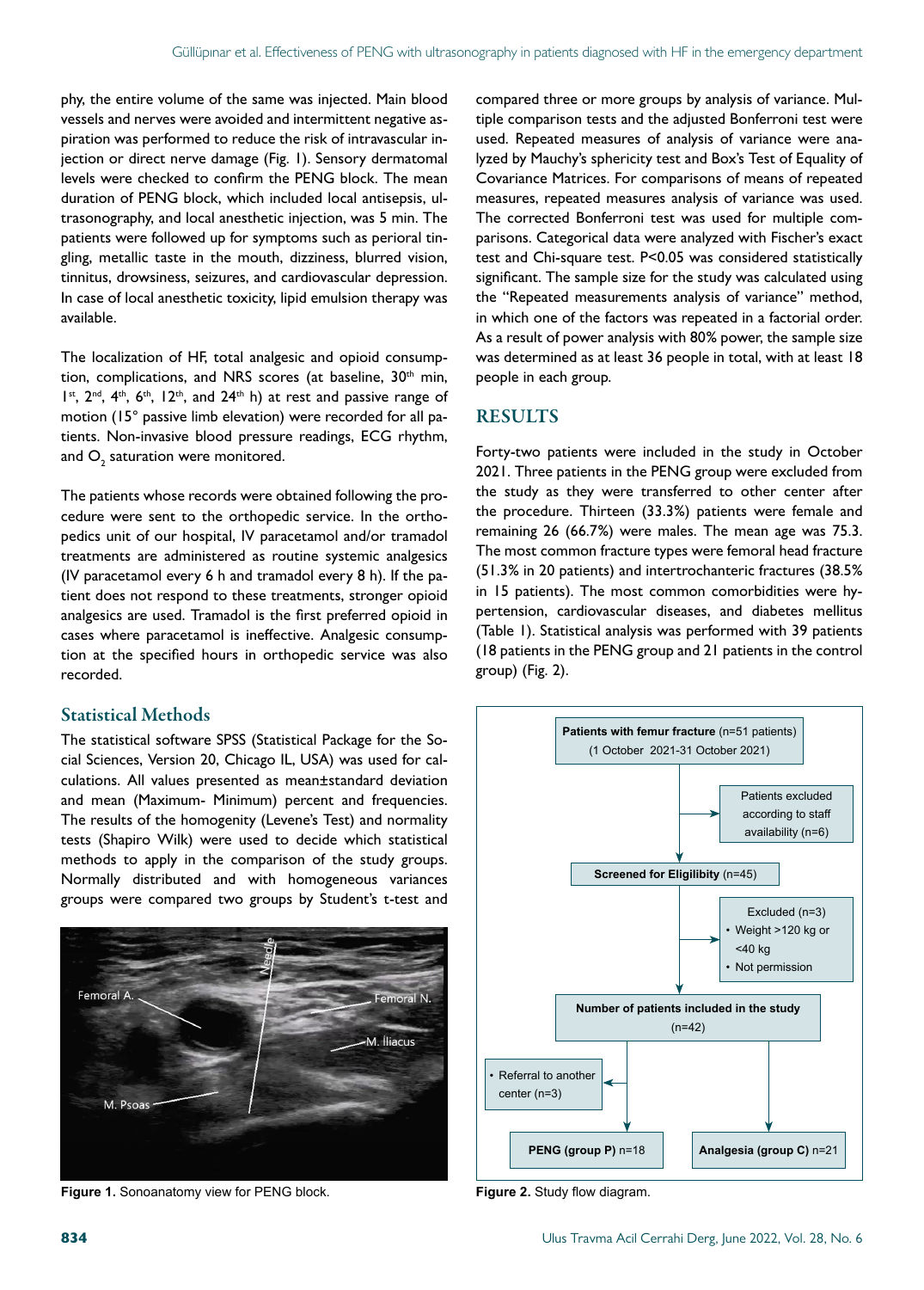|                           | <b>Group P</b><br>N, mean<br>$(% \mathbb{R}^2)$ , min-max, $\pm SD$ ) | Group C<br>N, mean<br>$(% \mathbb{R}^2)$ , min-max, $\pm SD$ ) | <b>Total</b><br>N, mean<br>$%$ , min-max) |  |
|---------------------------|-----------------------------------------------------------------------|----------------------------------------------------------------|-------------------------------------------|--|
| Gender                    |                                                                       |                                                                |                                           |  |
| Female                    | 6                                                                     | $\overline{7}$                                                 | 13(33.3)                                  |  |
| Male                      | 12                                                                    | 4                                                              | 26(66.7)                                  |  |
| Age, years                | 78.6 (±10.51)                                                         | 72.5 $(\pm 20.11)$                                             | 75.3 (18-96)                              |  |
| Body Mass Index           | $24.67 \ (\pm 4.97)$                                                  | $25.16 (\pm 3.05)$                                             | 24.93 (17.28-36.21)                       |  |
| Type of fracture          |                                                                       |                                                                |                                           |  |
| Intertrchanteric fracture | 8                                                                     | $\overline{7}$                                                 | 15(38.5)                                  |  |
| Femoral head fracture     | 9                                                                     | $\mathbf{H}$                                                   | 20(51.3)                                  |  |
| Subtrchanteric fracture   | 0                                                                     | 3                                                              | 3(7.6)                                    |  |
| Femoral neck fracture     | I                                                                     | $\mathbf{0}$                                                   | 1(2.6)                                    |  |
| Comorbidity               |                                                                       |                                                                |                                           |  |
| Coronary artery disease   | 9                                                                     | 16                                                             | 25(64.1)                                  |  |
| Hypertension              | 9                                                                     | 16                                                             | 25(64.1)                                  |  |
| <b>Diabetes Mellitus</b>  | 6                                                                     | 6                                                              | 12(30.7)                                  |  |
| Cerebrovascular disease   | $\mathbf{2}$                                                          | 3                                                              | 5(12.8)                                   |  |
| Other                     | 5                                                                     | 3                                                              | 8(20.5)                                   |  |

Pre-procedure and the mean NRS scores of the patients at rest and at 15° elevation of the leg were 6.83±2.12 and 9.61±0.61 in the PENG group and 6.90±2.32 and 8.71±1.15 in the control group, respectively. At rest post-procedure, the mean NRS scores of the patients at the 30<sup>th</sup> min, 2<sup>nd</sup>, 6th, and  $24$ th h were 1.78±1.83, 0.00±0.00, 0.00±0.00, and

**Table 2.** Distribution of patients' NRS scores over time in both groups

|                                       |                         | <b>Groups</b>     |                      |       |       |  |
|---------------------------------------|-------------------------|-------------------|----------------------|-------|-------|--|
|                                       |                         | <b>Group PENG</b> | <b>Group Control</b> | p     | P     |  |
| NRS Score with 15° straight leg-raise | Pre-processing          | $9.61 \pm 0.61$   | $8.71 \pm 1.15$      | 0.005 | 0.001 |  |
|                                       | 30 <sup>th</sup> minute | $3.06 \pm 1.80$   | $5.24 \pm 1.81$      | 0.001 |       |  |
|                                       | I <sup>st</sup> hour    | $0.56 \pm 0.92$   | $2.19 \pm 1.29$      | 0.001 |       |  |
|                                       | 2 <sup>nd</sup> hour    | $0.06 \pm 0.24$   | $1.05 \pm 0.92$      | 0.001 |       |  |
|                                       | 4 <sup>rd</sup> hour    | $0.22 \pm 0.43$   | $3.33 \pm 2.52$      | 0.001 |       |  |
|                                       | $6th$ hour              | $0.22 \pm 0.43$   | $4.29 \pm 2.35$      | 0.001 |       |  |
|                                       | 12 <sup>th</sup> hour   | $1.28 \pm 1.41$   | $6.33 \pm 1.49$      | 0.001 |       |  |
|                                       | 24 <sup>th</sup> hour   | $2.44 \pm 1.50$   | $7.14 \pm 1.24$      | 0.001 |       |  |
| NRS Score at rest                     | Pre-processing          | $6.83 \pm 2.12$   | $6.90 \pm 2.32$      | 0.921 | 0.001 |  |
|                                       | 30 <sup>th</sup> minute | $1.78 \pm 1.83$   | $3.38 \pm 1.86$      | 0.010 |       |  |
|                                       | I <sup>st</sup> hour    | $0.17 \pm 0.38$   | $0.57 \pm 0.75$      | 0.045 |       |  |
|                                       | 2 <sup>nd</sup> hour    | $0.00 \pm 0.00$   | $0.05 \pm 0.22$      | 0.361 |       |  |
|                                       | 4 <sup>rd</sup> hour    | $0.00 \pm 0.00$   | $2.05 \pm 2.46$      | 0.001 |       |  |
|                                       | $6th$ hour              | $0.00 \pm 0.00$   | $2.86 \pm 2.37$      | 0.001 |       |  |
|                                       | 12 <sup>th</sup> hour   | $0.67 \pm 1.19$   | $4.90 \pm 1.51$      | 0.001 |       |  |
|                                       | 24 <sup>th</sup> hour   | $1.28 \pm 1.41$   | $4.95 \pm 1.47$      | 0.001 |       |  |

NRS: Numeric Rating Scale; PENG: Pericapsular nerve group block.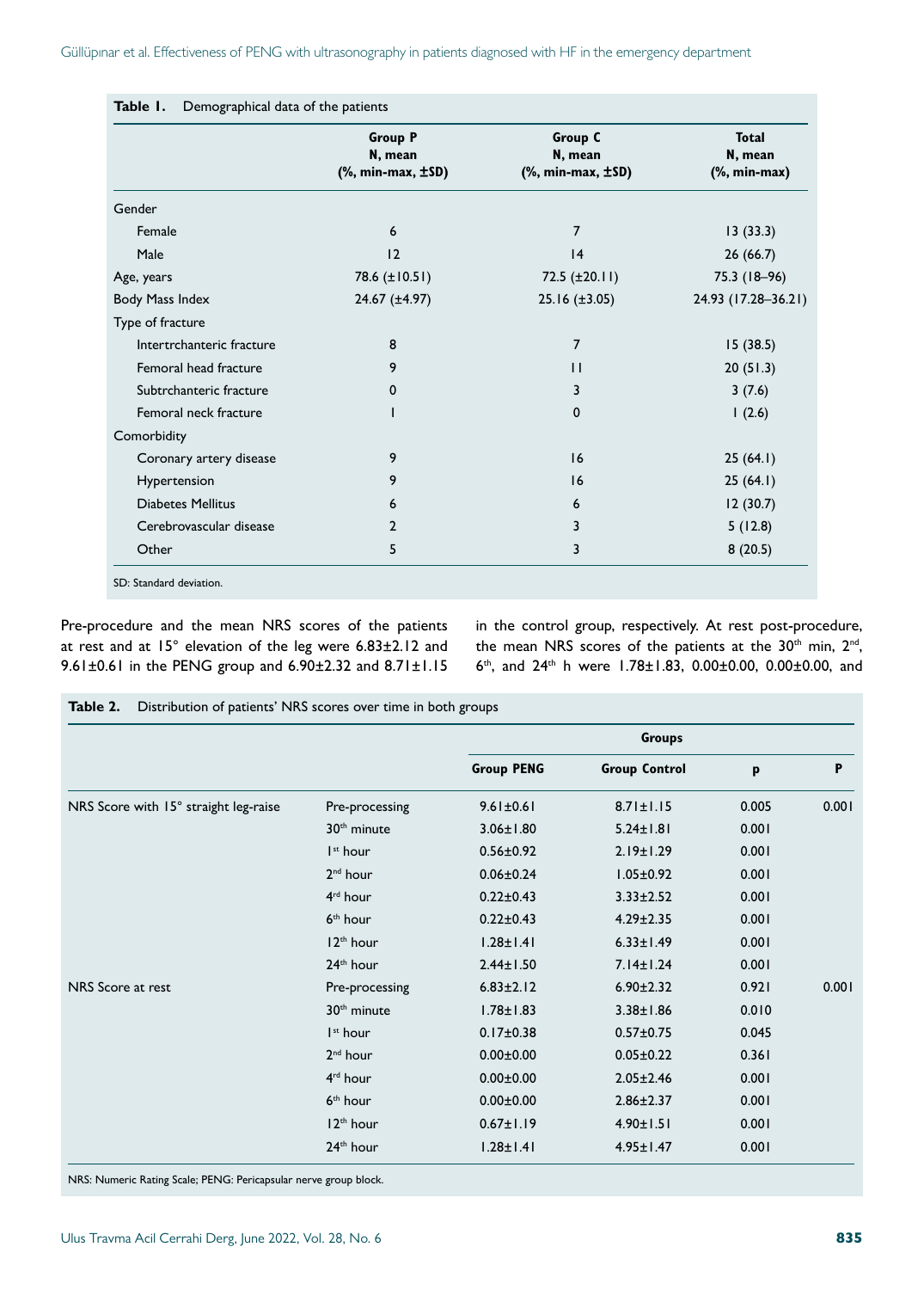1.28±1.41 in the PENG group, respectively. Conversely, it was 3.38±1.86, 0.05±0.22, 2.86±2.37, and 4.95±1.47 in the control group, respectively. The mean NRS scores of the patients at  $15^\circ$  elevation of the leg at the 30<sup>th</sup> min, 2<sup>nd</sup>, 6<sup>th</sup>, and 24<sup>th</sup> h were 3.06±1.80, 0.06±0.24, 0.22±0.43, and 2.44±1.50 in the PENG group, while being 5.24±1.81, 1.05±0.92, 4.29±2.35, and 7.14±1.24 in the control group, respectively. When the NRS score was examined, a statistically significant difference was found between the two groups, favoring the PENG group, with an exception of the  $2^{nd}$  h NRS score at rest (p=0.001) (Table 2).

Paracetamol and tramadol IV treatment was planned, for the PENG group in cases where the NRS score was 4 or higher. In this group, two patients needed additional analgesics. Paracetamol was administered as an analgesic. Paracetamol was given to the first patient at 30 min and 12 h and to the second patient at 30 min and 24 h. None of the patients in the same group needed tramadol treatment.

## DISCUSSION

This study demonstrated that PENG block analgesia provides as good and rapid pain control as conventional analgesia in HF patients. Significant decreases in NRS scores were observed in patients undergoing PENG block compared to patients receiving traditional analgesics at both rest and during passive movement. We also observed that the need for systemic analgesia (IV paracetamol and tramadol) was significantly lower in patients who underwent PENG block.

Unlike FICB and FNB, PENG block targets the joint branches, hence, eliminating the risk of weakness in the quadriceps muscles. In a small case series study by Girón-Arango et al., [11] the efficacy of PENG block was demonstrated by, an average of 7 points reduction in pain scores. Similarly, in a study by Del Buono et al.,  $[18]$  it was found that there was a significant decrease in NRS scores in patients with femur fractures using PENG block. In a case series of ten patients analyzed by Acharya and Lamsal. It was observed that while the mean NRS scores ranged between 6 and 10 before PENG block, the same reduced to 3 or below following the procedure. They also stated that PENG block is an excellent analgesia option for position-related pain management in HFs.<sup>[10]</sup> Sahoo et al.<sup>[19]</sup> conducted a prospective and cohort study. In which they applied PENG block to 20 patients having undergone HF surgery with a visual analog scale (VAS) score greater than 5. Researchers recorded the values of VAS at rest and passive movement (15° straight leg-raise) following the block. They reported a significant decrease in VAS both at rest and during passive movement 30 min after the block. In another study, Sahoo et al.<sup>[20]</sup> applied PENG block to HF patients before the surgery. They compared the pre-block VAS scores with the  $6<sup>th</sup>$ , 12<sup>th</sup>, and 24<sup>th</sup> h VAS scores. Hence, showing that PENG block was quite successful both at rest and during passive movement. Jadon et al.<sup>[21]</sup> stated that the landmark-based

nerve stimulator-guided block technique could be used safely in patients with HF in cases where ultrasound is not available for PENG block. They also showed more than 50% reduction in pain at rest and during passive movement in all patients. Similar to above studies, our study showed that NRS scores were significantly reduced both at rest and in passive movement after PENG block.

There is no recommendation regarding the optimal dose of local anesthetic for use in PENG block. The volume of local anesthetic used for PENG block has been 20 mL of 0.25% bupivacaine.[10–12,18–21] In addition, higher volumes (30 ml) of local anesthetic were used in conditions such as pelvic fracture, acetabular fracture, medial thigh surgery and varicose surgery to achieve greater coverage area, and increased analgesic efficacy.[14–17,22] Girón-Arango et al.[23] stated that using more than 20 ml for FNB may cause undesirable motor blocks. In the cadaver study of Ciftci et al.,<sup>[24]</sup> 30 ml and 20 ml dye was used and they detected dye diffusion around the femoral nerve, femoral cutaneous nerve, and obturator nerve trace from inguinal to knee in the 30 ml group. Thus, they reported that this could explain the motor weakness in patients after high-volume anesthetic substance use. In the another study, Ahiskalioglu et al.<sup>[22]</sup> reported motor weakness in high volume PENG block application. Yu et al.<sup>[25]</sup> administered PENG block for analgesia to more than 100 HF patients with the same volume (20 ml). Quadriceps weakness developed in only two patients and resolved in 2 days. In accordance with the literature, we used 20 ml of bupivacaine for PENG block in our study and no complications developed in any patients.

A recent meta-analysis by Guay et al.<sup>[6]</sup> showed evidence supporting a significant reduction in pain within 30 min after nerve block. In addition, in case reports and case series related to PENG block, it was showed that adequate analgesia is provided within the first 30 min, and the need for systemic analgesics decreases in patients with HF.[12,15,19,20] In the case series conducted by Mistry et al.,<sup>[26]</sup> five patients with HF underwent PENG block. It was reported that all patients had pain relief within 10–15 min without quadriceps weakness. This contributes to increased patient and their kin's satisfaction, besides reduction in the consumption of systemic analgesics and the related side effects of these drugs. In their case report, Bilal et al.<sup>[15]</sup> successfully demonstrated that PENG block application could be used for post-operative analgesia in acetabular fracture surgery. They did not require opioid or rescue analgesic intake other than planned paracetamol. Sahoo et al.<sup>[20]</sup> applied PENG block preoperatively to HF patients. All patients were given 1 g IV paracetamol toward the end of the operation and 50 mg IV tramadol every 8 h in cases where VAS score was more than 5 points. Similarly, in our study, effective analgesia was provided within the first 30 min and the need for medical treatment, hence, decreased.

In addition, in two studies by Sahoo et al., [19,20] patient satisfaction with PENG block was enquired. It was observed that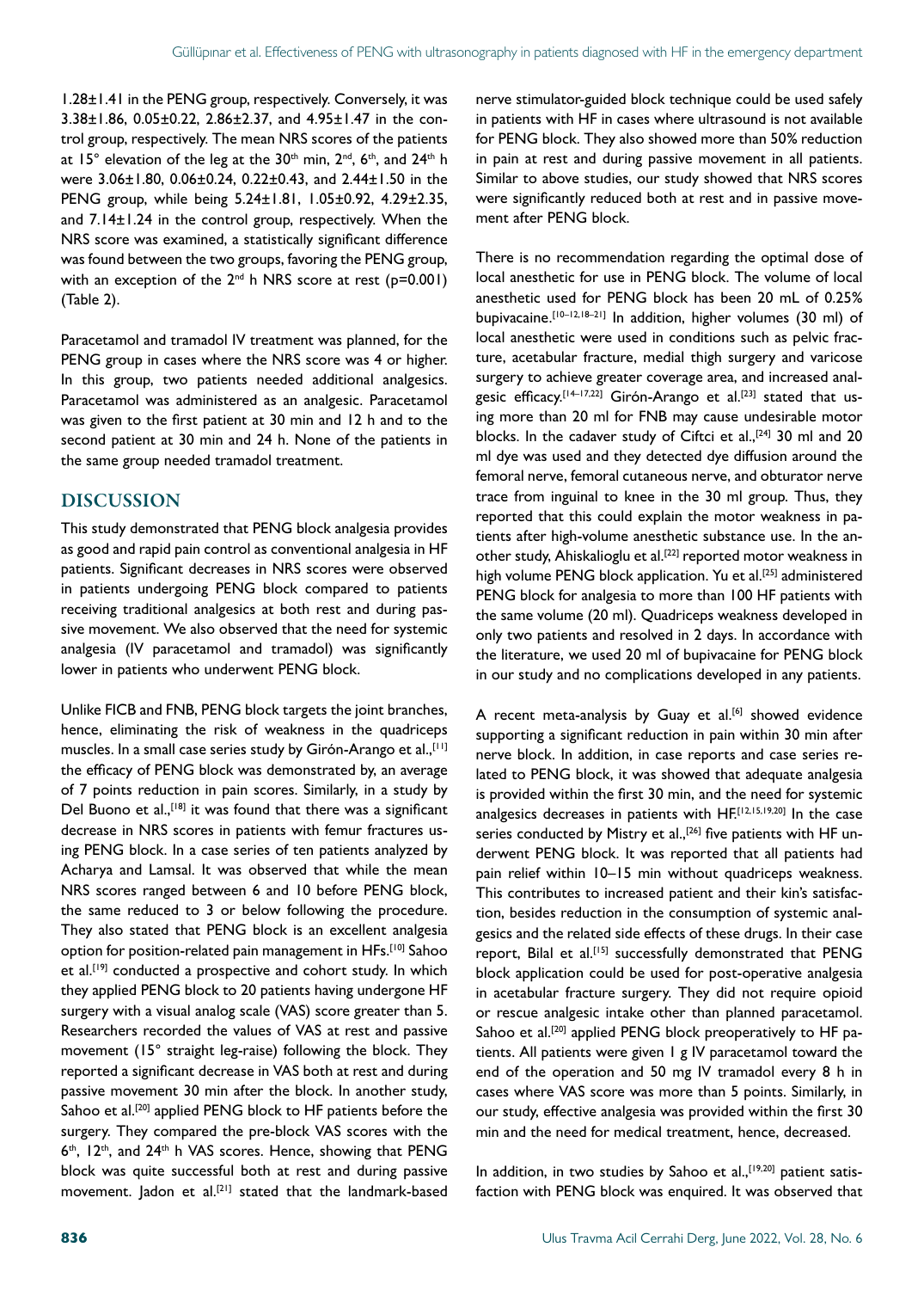65% and 78% of the patients were satisfied. Similar to the literature, we found a patient satisfaction rate of 72%.

#### Limitations

Significant limitations of this study were that it was a single-center study, with a small sample size, and selection of a weakly acting opioid (tramadol). In addition, a study performed in the emergency department cannot represent the entire general population. Another limitation being that a single practitioner with high expertise performed the procedure. Furthermore, the same cannula and ultrasound were used throughout our study; when the type of cannula, ultrasonography equipment, and USG approach could potentially affect outcomes at other departments or institutions. Therefore, more research is needed comparing the PENG block alone or PENG with other blocks. In the light of these findings, multicenter, randomized, and controlled studies involving more patients with multiple practitioners need to be planned.

#### Conclusion

In both the emergency department and orthopedic ward, the mobility of HF patients is inevitable in situations such as personal needs, undressing for physical examination, additional imaging needs, and transfer to the operating table. All of these attribute to serious pain and adversely affect patient comfort. For this reasons, PENG block can reduce pain and the need for systemic analgesics as a practical option in patients with HF. In this patient population, it can be an ideal regional anesthesia technique for emergency physicians due to its effective analgesia, rapid performance, distance from risky areas, and motor function protective properties.

**Ethics Committee Approval:** This study was approved by the Aksaray University Faculty of Medicine Clinical Research Ethics Committee (Date: 07.10.2021, Decision No: 2021/12- 02).

**Peer-review:** Internally peer-reviewed.

**Authorship Contributions:** Concept: B.G., C.S., E.E.Ü.; Design: B.G., C.S., E.E.Ü.; Supervision: E.E.Ü., M.G.; Data: B.G., C.S., E.E.Ü.; Analysis: B.G., C.S., M.G., E.E.Ü.; Literature search: B.G., C.S., P.A., K.Ö., E.E.Ü.; Writing: B.G., C.S., P.A., K.Ö.; Critical revision: M.G., E.E.Ü., S.T.

#### **Conflict of Interest:** None declared.

**Financial Disclosure:** The authors declared that this study has received no financial support.

#### REFERENCES

- 1. Marks R. Hip fracture epidemiological trends, outcomes, and risk factors, 1970-2009. Int J Gen Med 2010;3:1–[17. \[CrossRef \]](https://doi.org/10.2147/IJGM.S5906)
- 2. Emmerson BR, Varacallo M, Inman D. Hip fracture overview. In: StatPearls. Treasure Island, FL: StatPearls Publishing; 2021.
- 3. National Clinical Guideline Centre (NCGC) at the Royal College of Physicians. Analgesia, paragraph 7.3. In: The Management of Hip Frac-

ture in Adults. Ch. 7. London, UK: National Clinical Guideline Centre; 2019. Available from: https://www.nice.org.uk/guidance/cg124/evidence/full-guideline-pdf183081997.

- 4. Scala VA, Lee LS, Atkinson RE. Implementing regional nerve blocks in hip fracture programs: A review of regional nerve blocks, protocols in the literature, and the current protocol at the queen's medical center in Honolulu, HI. Hawaii J Health Soc Welf 2019;78:11–5.
- 5. Cowan R, Lim JH, Ong T, Kumar A, Sahota O. The challenges of anaesthesia and pain relief in hip fracture care. Drugs [Aging 2017;34:1–11.](https://doi.org/10.1007/s40266-016-0427-5)
- 6. Guay J, Kopp S. Peripheral nerve blocks for hip fractures in adults. Cochrane Database Syst Rev 2020;11:CD00115[9. \[CrossRef \]](https://doi.org/10.1002/14651858.CD001159.pub3)
- 7. Lin DY, Morrison C, Brown B, Saies AA, Pawar R, Vermeulen M, et al. Pericapsular nerve group (PENG) block provides improved short-term analgesia compared with the femoral nerve block in hip fracture surgery: A single-center double-blinded randomized comparative trial. Reg Anesth Pain Med 2021;46:398–40[3. \[CrossRef \]](https://doi.org/10.1136/rapm-2020-102315)
- 8. O'Reilly N, Desmet M, Kearns R. Fascia iliaca compartment block. BJA Educ 2019;19:191–7. [\[CrossRef \]](https://doi.org/10.1016/j.bjae.2019.03.001)
- 9. Beaudoin FL, Haran JP, Liebmann O. A comparison of ultrasound-guided three-in-one femoral nerve block versus parenteral opioids alone for analgesia in emergency department patients with hip fractures: A randomized controlled trial. Acad Emerg Med 2013;20:584[–91. \[CrossRef \]](https://doi.org/10.1111/acem.12154)
- 10. Acharya U, Lamsal R. Pericapsular nerve group block: An excellent option for analgesia for positional pain in hip fractures. Case Rep Anesthesiol 2020;2020:1830136[. \[CrossRef \]](https://doi.org/10.1155/2020/1830136)
- 11. Girón-Arango L, Peng PW, Chin KJ, Brull R, Perlas A. Pericapsular nerve group (PENG) block for hip fracture. Reg Anesth Pain Med 2018;43:859–6[3. \[CrossRef \]](https://doi.org/10.1097/AAP.0000000000000847)
- 12. Orozco S, Muñoz D, Jaramillo S, Herrera AM. Pericapsular nerve group (PENG) block for perioperative pain control in hip arthroscopy. J Clin Anesth 2020;59:3–4. [\[CrossRef \]](https://doi.org/10.1016/j.jclinane.2019.04.037)
- 13. Ueshima H, Otake H. Pericapsular nerve group (PENG) block is effective for dislocation of the hip joint. J Clin Anesth 2019;52:8[3. \[CrossRef \]](https://doi.org/10.1016/j.jclinane.2018.09.022)
- 14. Luftig J, Dreyfuss A, Mantuani D, Howell K, White A, Nagdev A. A new frontier in pelvic fracture pain control in the ED: Successful use of the pericapsular nerve group (PENG) block. Am J Emerg Med 2020;38:2761.e5–[9. \[CrossRef \]](https://doi.org/10.1016/j.ajem.2020.05.085)
- 15. Bilal B, Öksüz G, Boran ÖF, Topak D, Doğar F. High volume pericapsular nerve group (PENG) block for acetabular fracture surgery: A new horizon for novel block. J Clin Anesth 2020;62:109702. [CrossRef]
- 16. Ahiskalioglu A, Aydin ME, Ahiskalioglu EO, Tuncer K, Celik M. Pericapsular nerve group (PENG) block for surgical anesthesia of medial thigh. J Clin Anesth 2020;59:42–3. [\[CrossRef \]](https://doi.org/10.1016/j.jclinane.2019.06.021)
- 17. Aydin ME, Borulu F, Ates I, Kara S, Ahiskalioglu A. A novel indication of pericapsular nerve group (PENG) block: Surgical anesthesia for vein ligation and stripping. J Cardiothorac Vasc Anes[th 2020;34:843–5.](https://doi.org/10.1053/j.jvca.2019.08.006)
- 18. Del Buono R, Padua E, Pascarella G, Soare CG, Barbara E. Continuous PENG block for hip fracture: A case series. Reg Anesth Pain Med 2020;45:835–[8. \[CrossRef \]](https://doi.org/10.1136/rapm-2020-101446)
- 19. Sahoo RK, Jadon A, Sharma SK, Peng PW. Peri-capsular nerve group block provides excellent analgesia in hip fractures and positioning for spinal anaesthesia: A prospective cohort study. Indian J Anaesth 2020;64:898–900. [\[CrossRef \]](https://doi.org/10.4103/ija.IJA_450_20)
- 20. Sahoo RK, Jadon A, Sharma SK, Nair AS. Pericapsular nerve group (PENG) block for hip fractures: Another weapon in the armamentarium of anesthesiologists. J Anaesthesiol Clin Pharmacol [2021;37:295–6.](https://doi.org/10.4103/joacp.JOACP_295_20)
- 21. Jadon A, Sinha N, Chakraborty S, Singh B, Agrawal A. Pericapsular nerve group (PENG) block: A feasibility study of landmark based technique. Indian J Anaesth 2020;64:710–3. [\[CrossRef \]](https://doi.org/10.4103/ija.IJA_388_20)